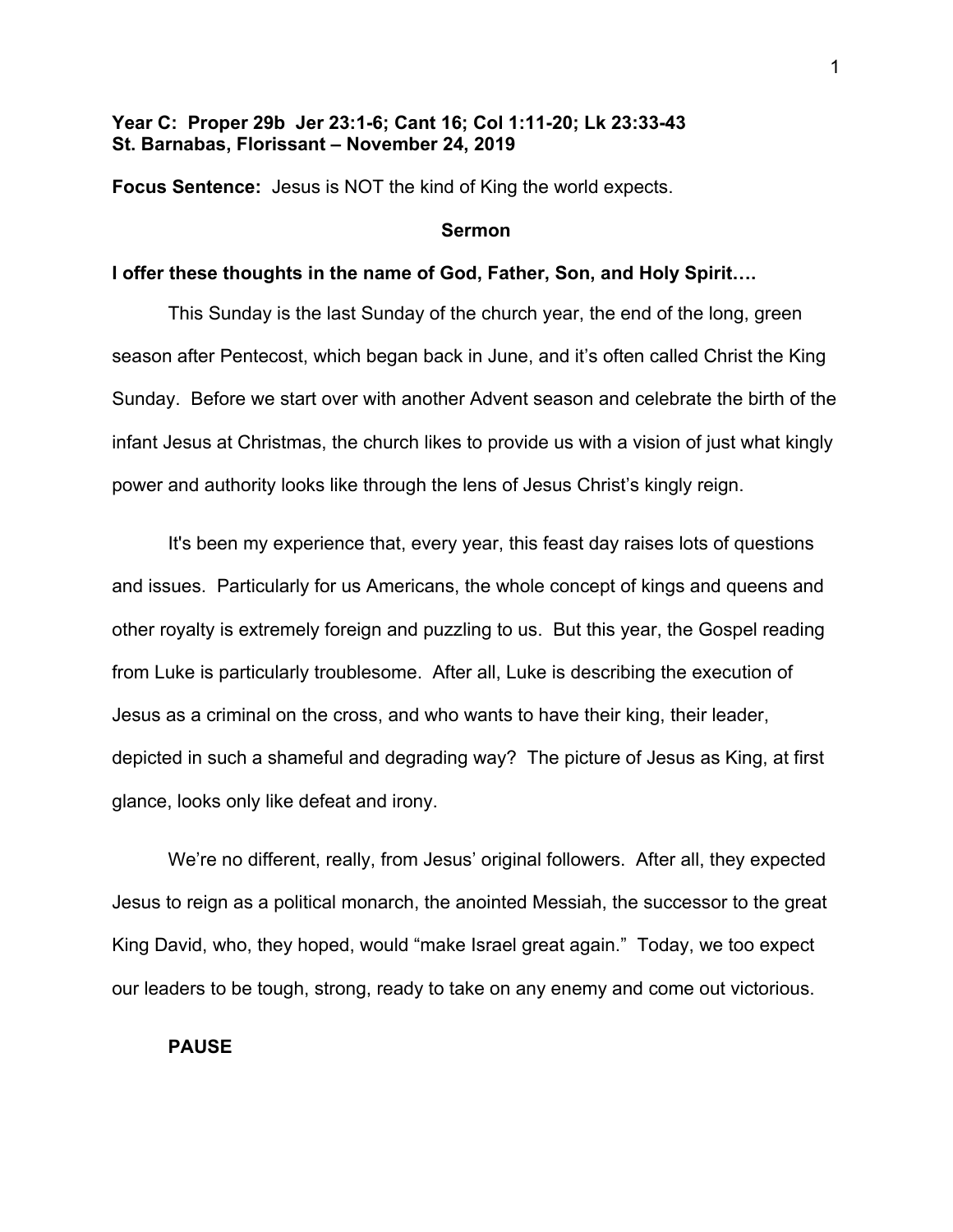And remember that, only a few days before the events Luke describes today, Jesus had ridden into Jerusalem amid the cries of "Blessed is the King who comes in the name of the Lord." The crowds were ready for Jesus to be a charismatic king.

Yet, we're meant to know that Jesus' sacrificial death on the cross is the ultimate expression of his kingship, emphasizing his connection with suffering humanity, but also with his divinity.

So, what *are* we to make of all this on Christ the King Sunday?

#### **PAUSE**

As Jesus is being crucified, his first words from the cross, as recorded in Luke's Gospel, are "Father, forgive them; for they do not know what they are doing." Even in his terrible suffering, Jesus asks not retribution, but that God grant forgiveness to his tormentors and to those who reject his kingdom of gentleness and love out of their own ignorance.

Crucifixion, of course, was a brutal means of execution for the worst of criminals and was thought to be a deterrent to crime and rebellion. Thus, a sign would be posted on the cross describing the victim's offense. The inscription over Jesus' cross read, "This is the King of the Jews." He had been accused of blasphemy against God and treason against Rome; thus, these words were intended to be an insult to him as well as a deterrent to other would-be rebels. Of course, it's the epitome of irony that the full power and authority of Jesus' real kingship is most fully shown by the powerlessness of the cross.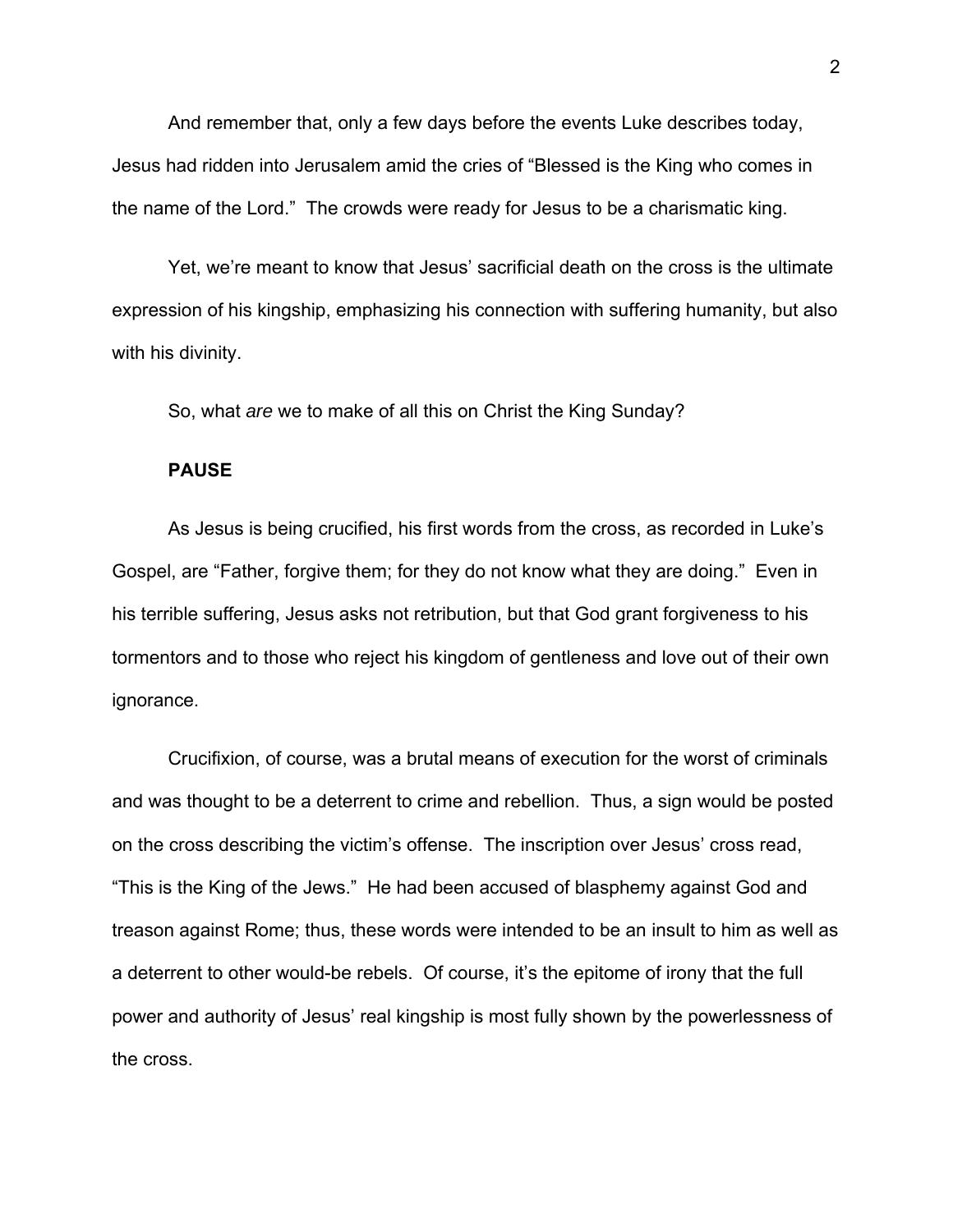As Jesus hung on the cross, the crowd mocked him, saying that if he really were the King of the Jews, if he really were the Messiah, he should come down from the cross and save himself. But we should remember that, at the beginning of his ministry, Jesus resisted the temptation to worldly power by the devil in the desert and chose instead to follow the will of his heavenly Father, as he came to realize his mission was to save others and not himself.

Luke tells us that two other criminals were crucified with Jesus, and Luke alone of the Gospel writers records their conversation. The first man joins with the crowd in mocking Jesus and says, "Are you not the Messiah? Save yourself and save us!" This man was only interested in his own well-being, and personifies the attitude of the people who followed Jesus only for what they hoped to gain from a powerful Messiah figure.

In stark contrast, the words of the second criminal have been sometimes described as "the gospel within the Gospel." Recognizing his own sin and the contrasting innocence of Jesus, he turns to Jesus with a profession of faith as he asked Jesus to remember him in his Kingdom.

Jesus answered him with an assurance of forgiveness and eternal life. "Truly I tell you, today you will be with me in Paradise." And thus, in another touch of irony, salvation is first of all extended to a repenting criminal, who would now share eternal life with the Lord Jesus.

## **PAUSE**